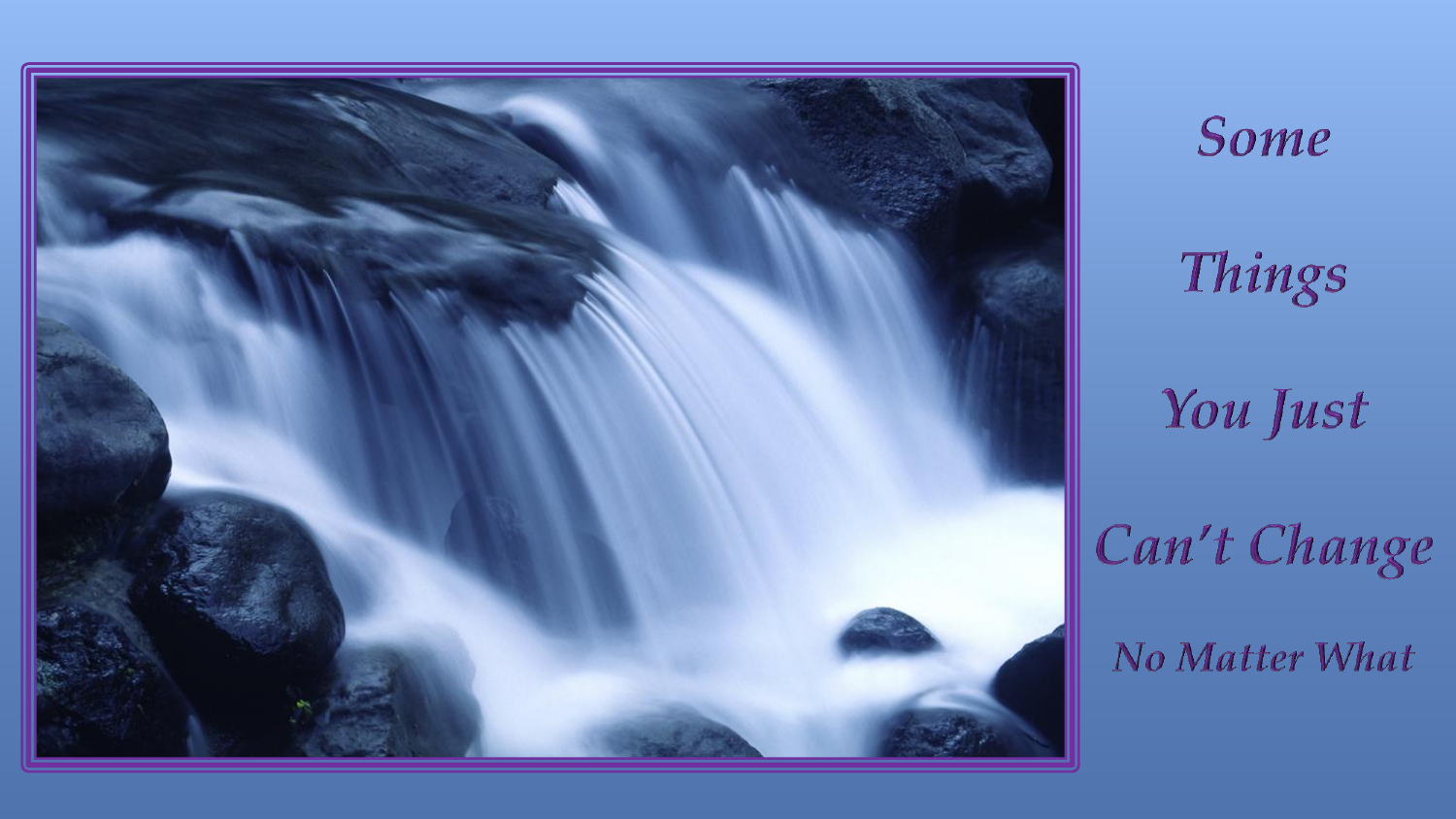# *The Inevitability of Change*

#### **Can You Find Anything Not Subject To Change?**

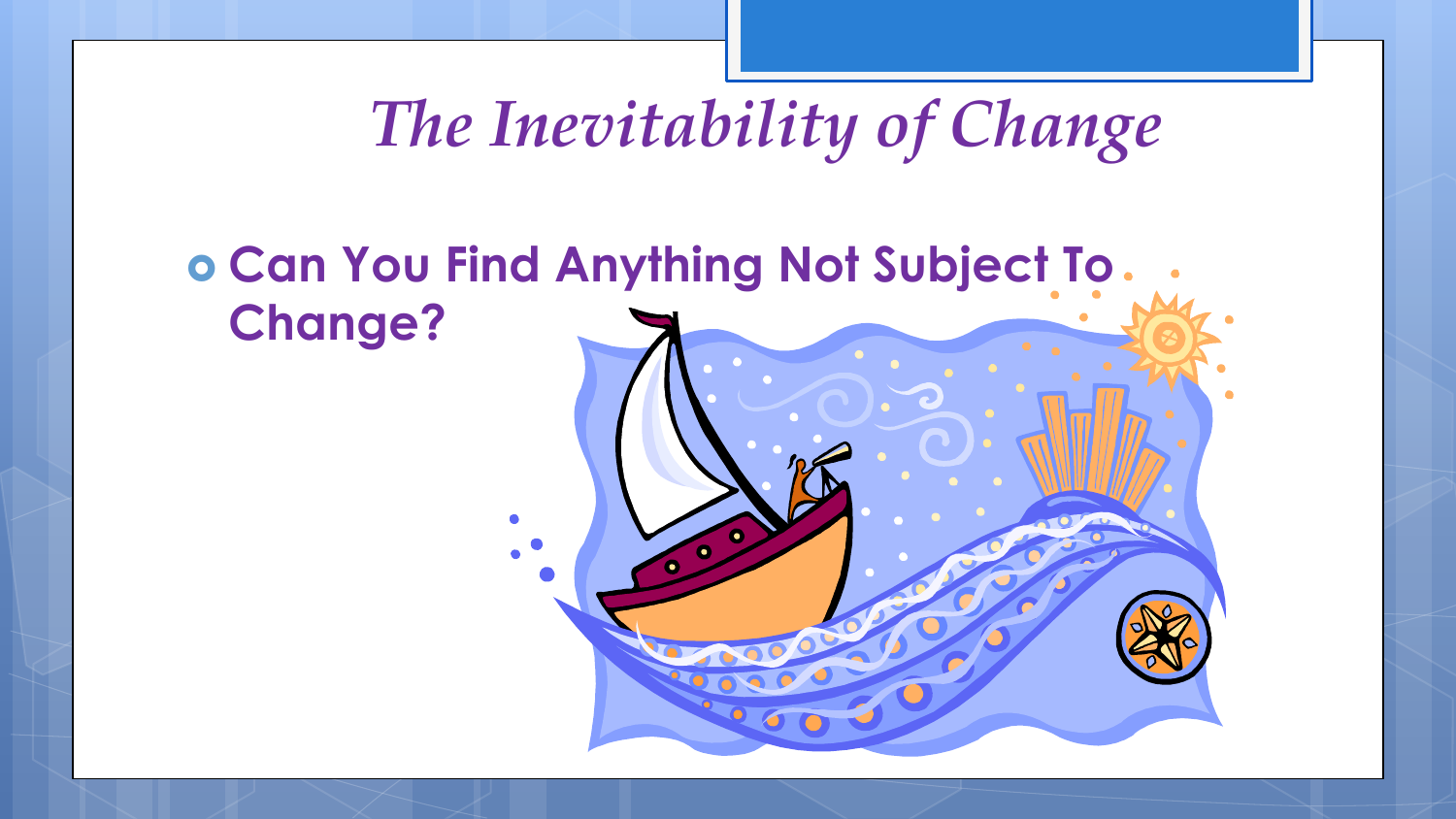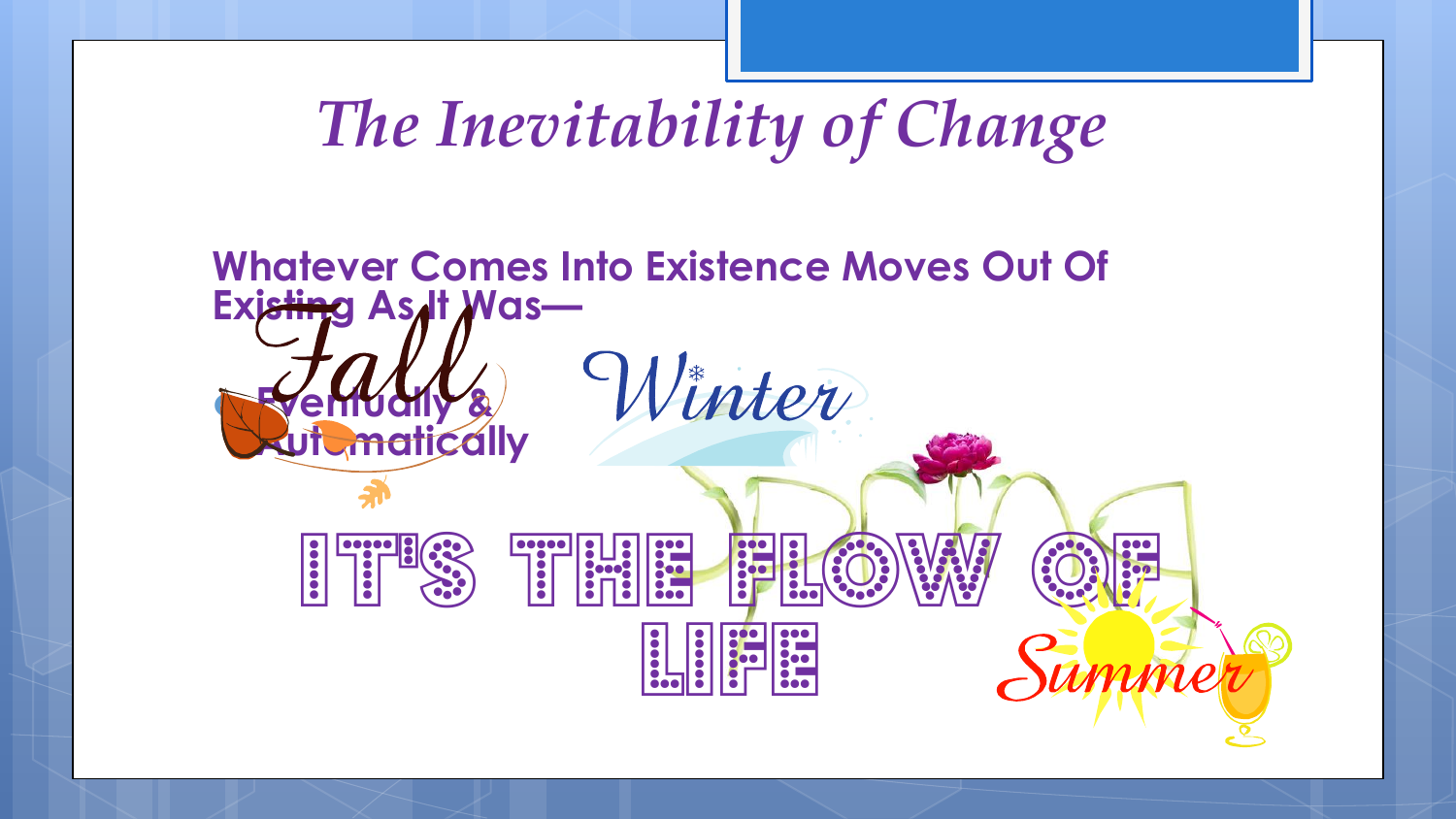# *The Inevitability of Change*

- **a breath**
- **a day**
- **a job**
- **a family**
- **a project**
- **an object**
- **a dream**
- **a value**
- **a belief**
- **a life**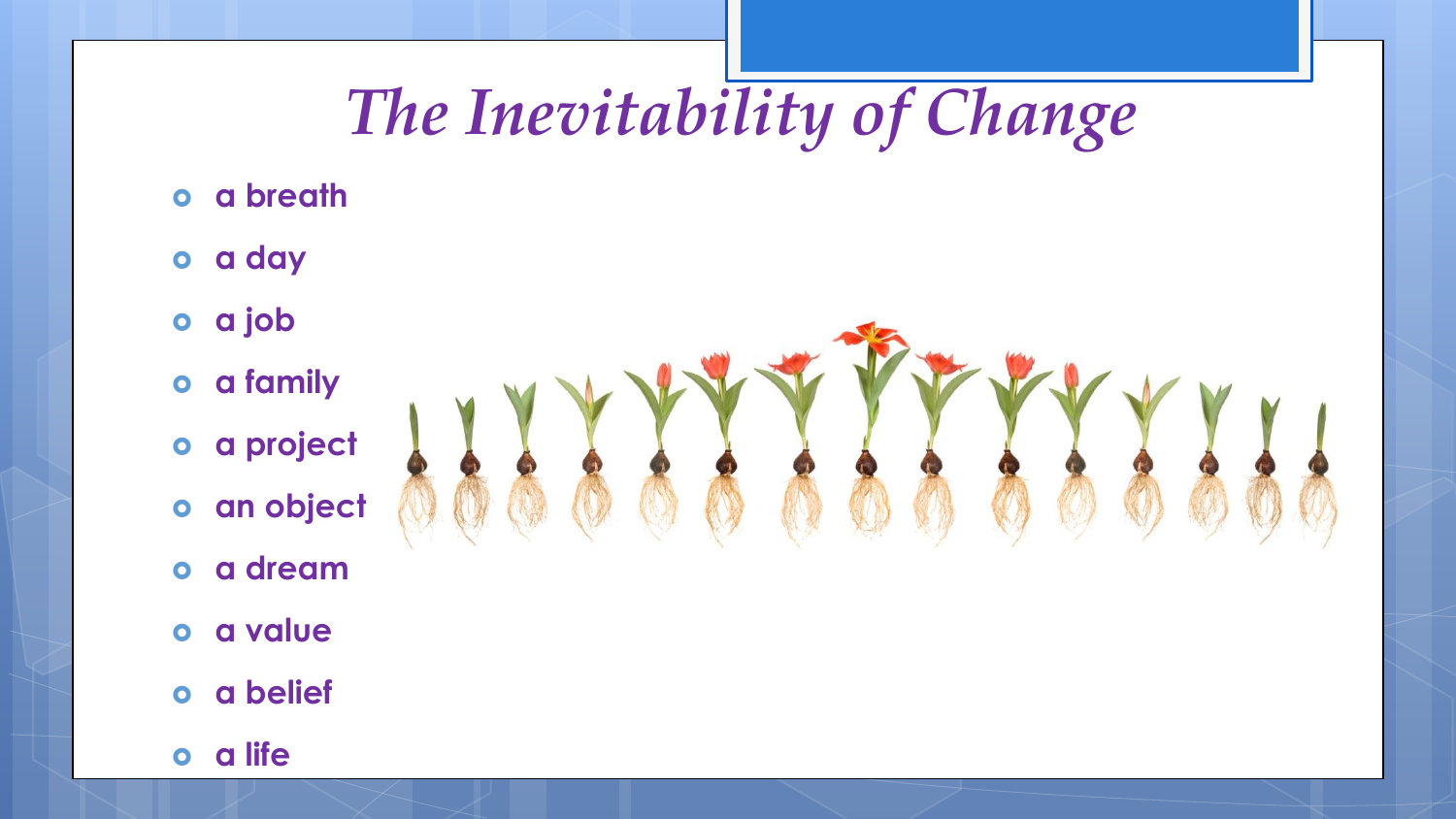# *The Inevitability of Change*



#### **Facticity #1**

**Everything Changes**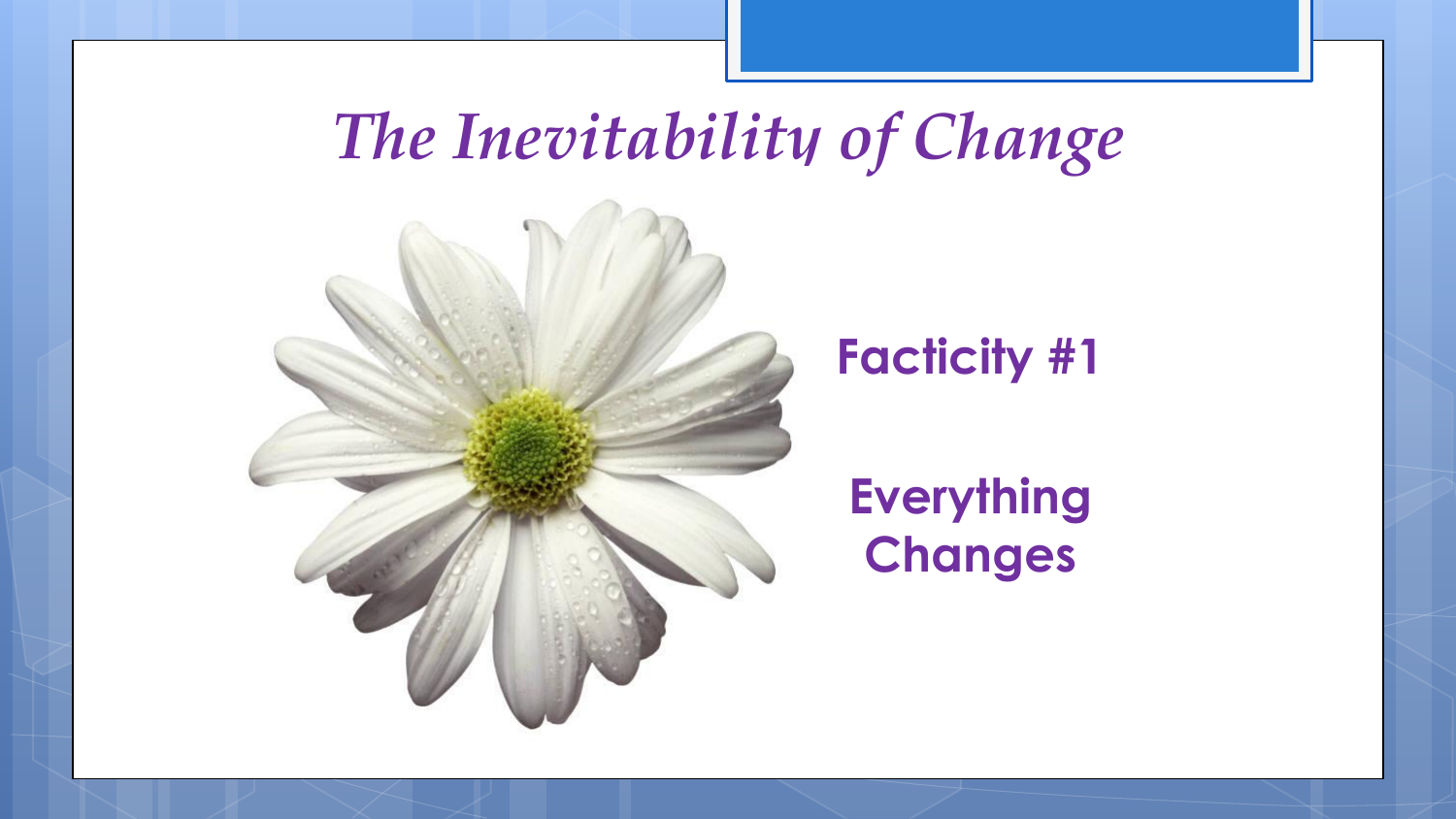#### **Frees You To:**

 $\circ$  **Keep moving with the river's flow, gracefully and efficiently**



 **Consciously interrupt your unconscious striving for unreachable goal**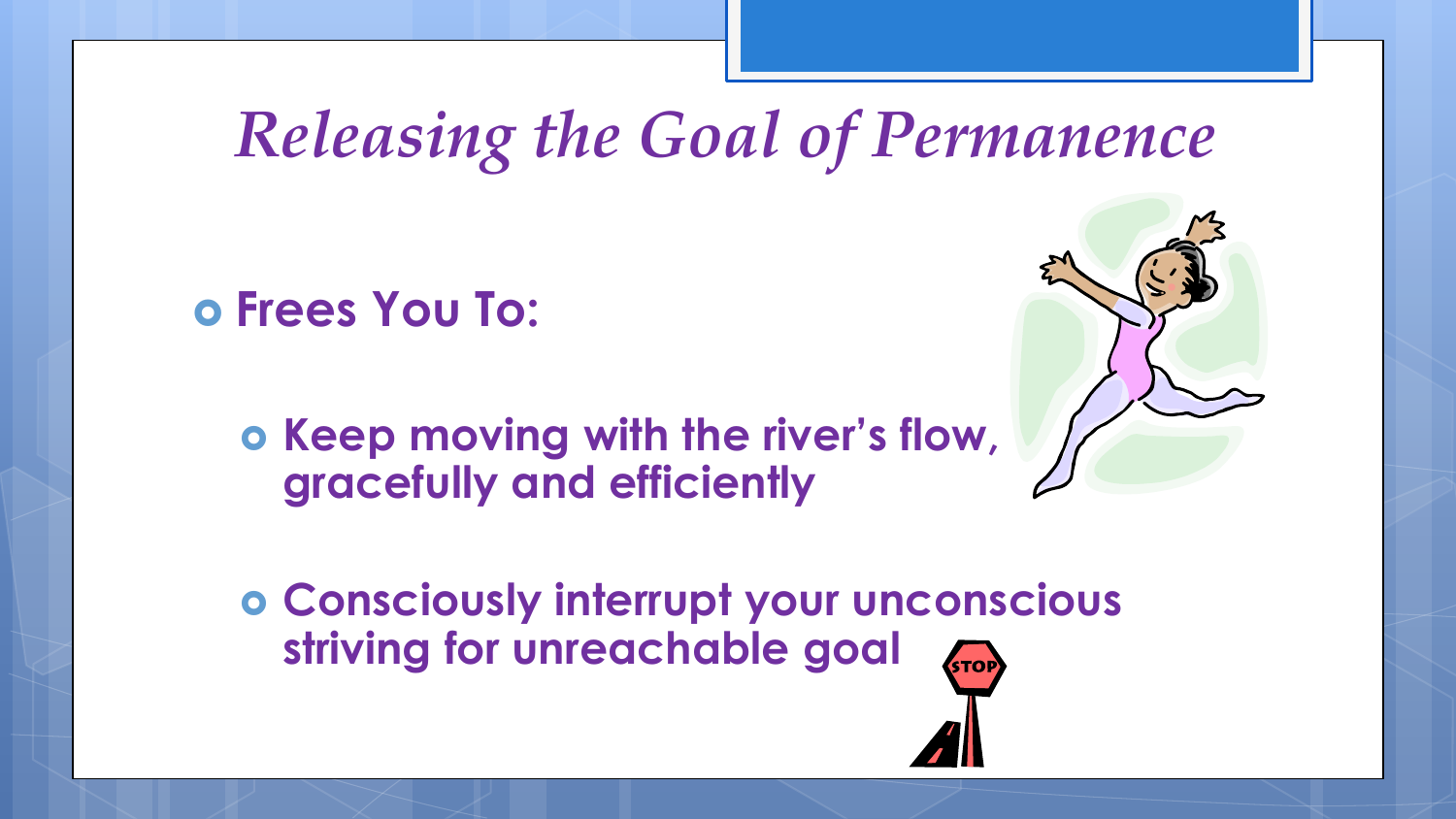

#### **One Exception**

 **Focus On Permanence OK Product Service o Knowledge** 

**Objects of Art**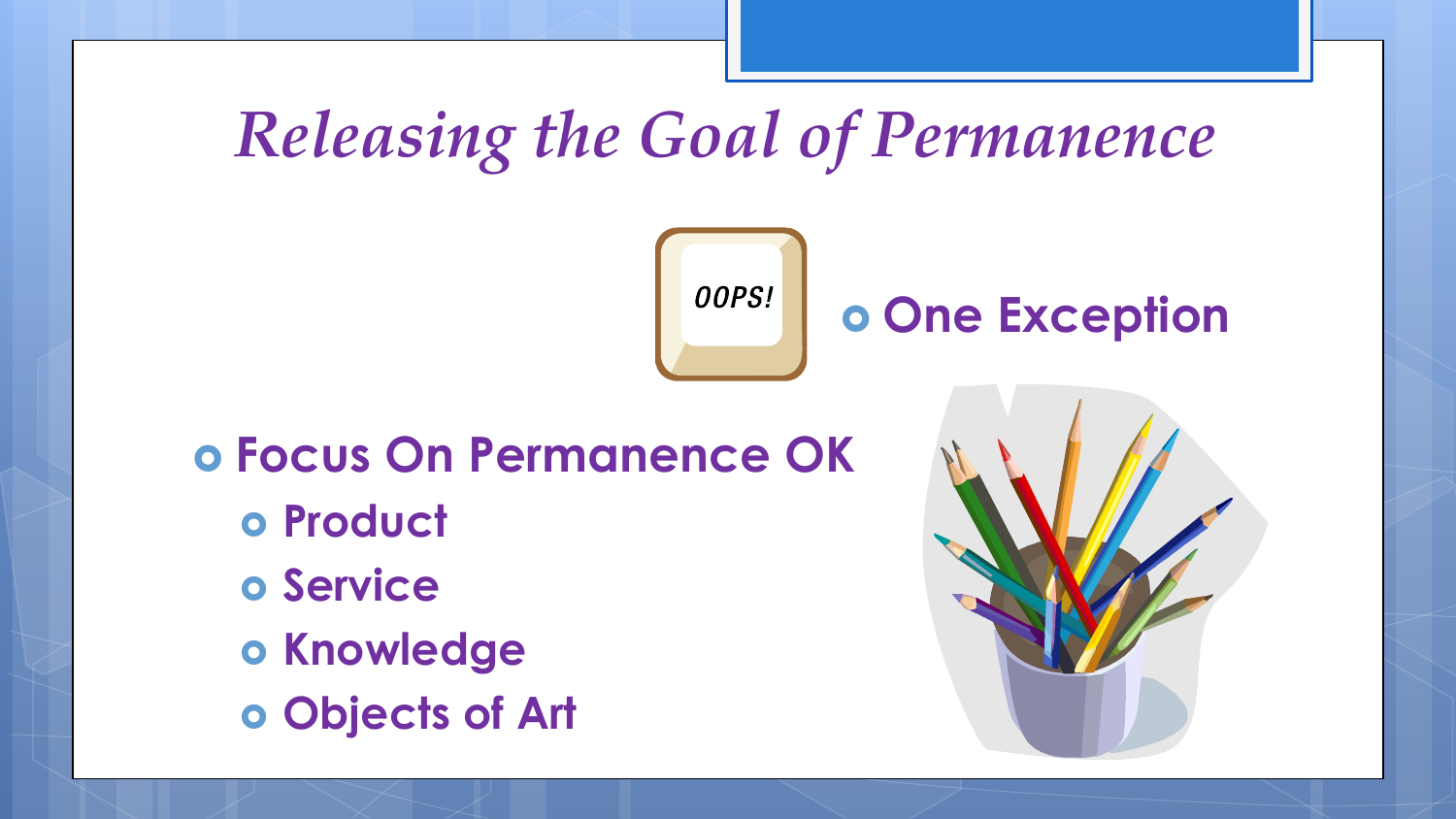# *Goal of Permanence*

 **Creates Desire For Pleasant Emotional & Mental States To Last Forever**

**Creates Problem (Impossible)** 

 **Imagine thrilling kiss lasting forever—You could never eat again!** 

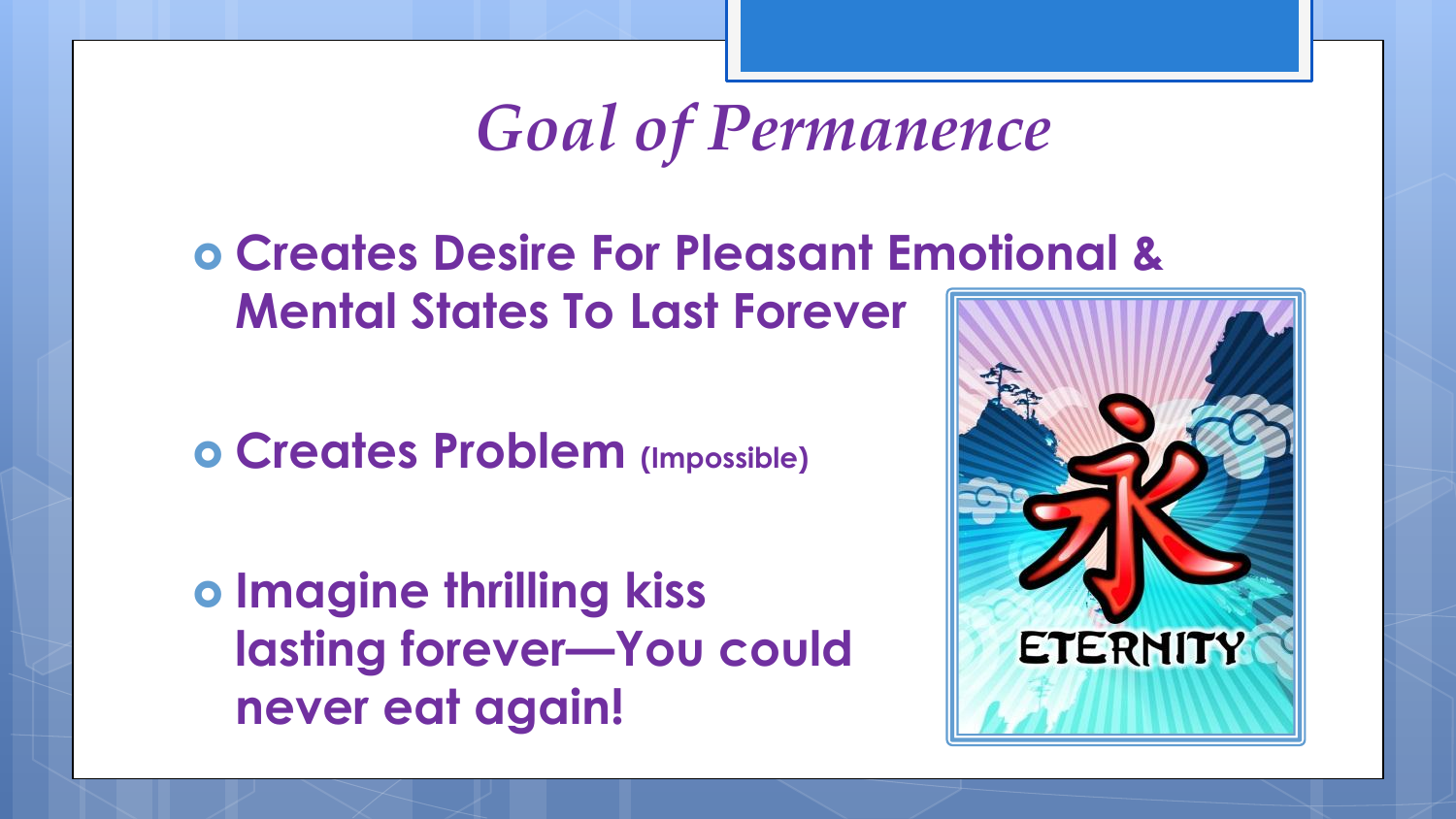#### **The Bad News**

 **Can't Make Positive, Pleasant Experiences & Emotions Last Forever**

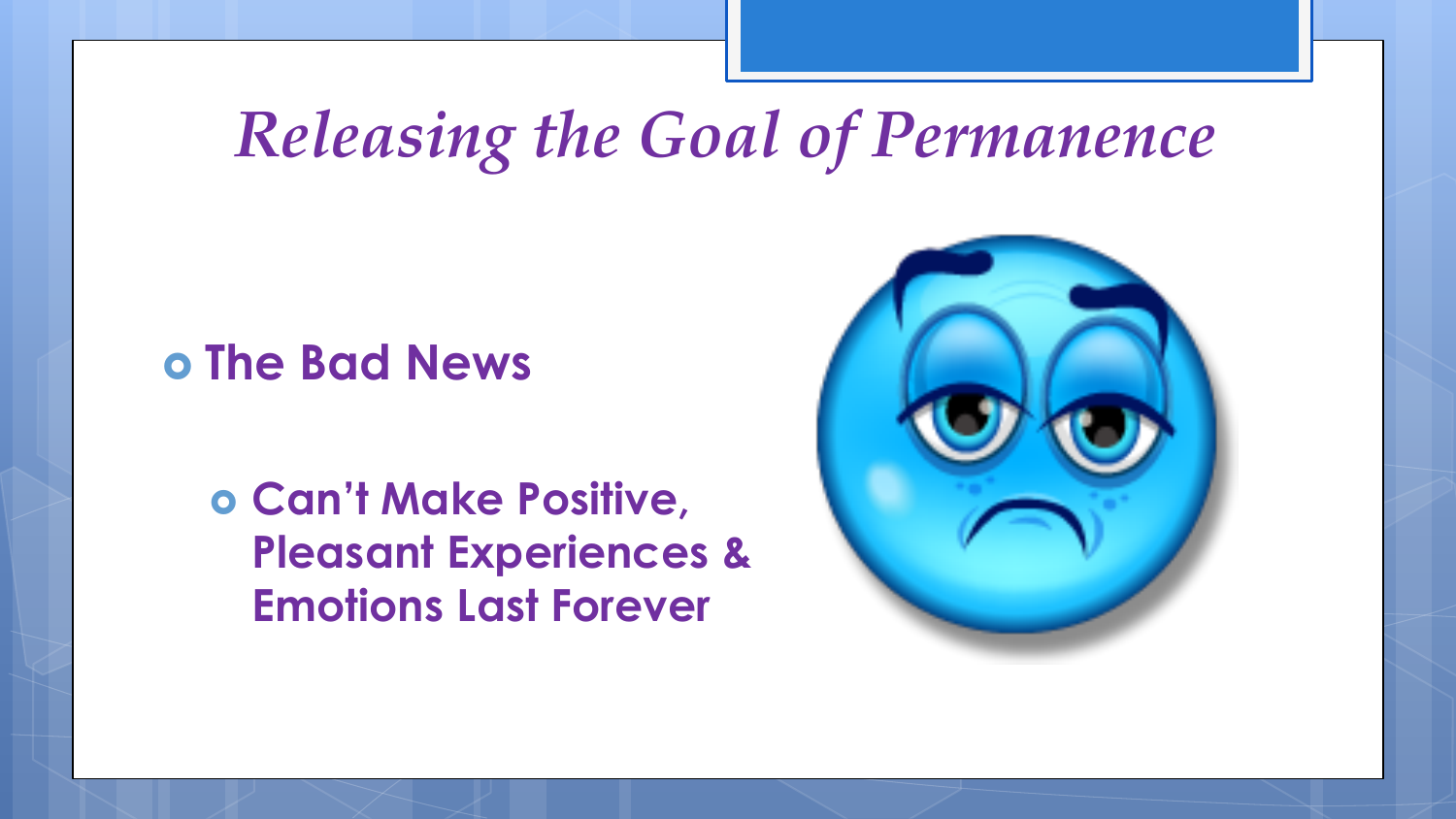**The Good News**

 **Negative, Unpleasant Experiences & Emotions Can't Last Forever Either**

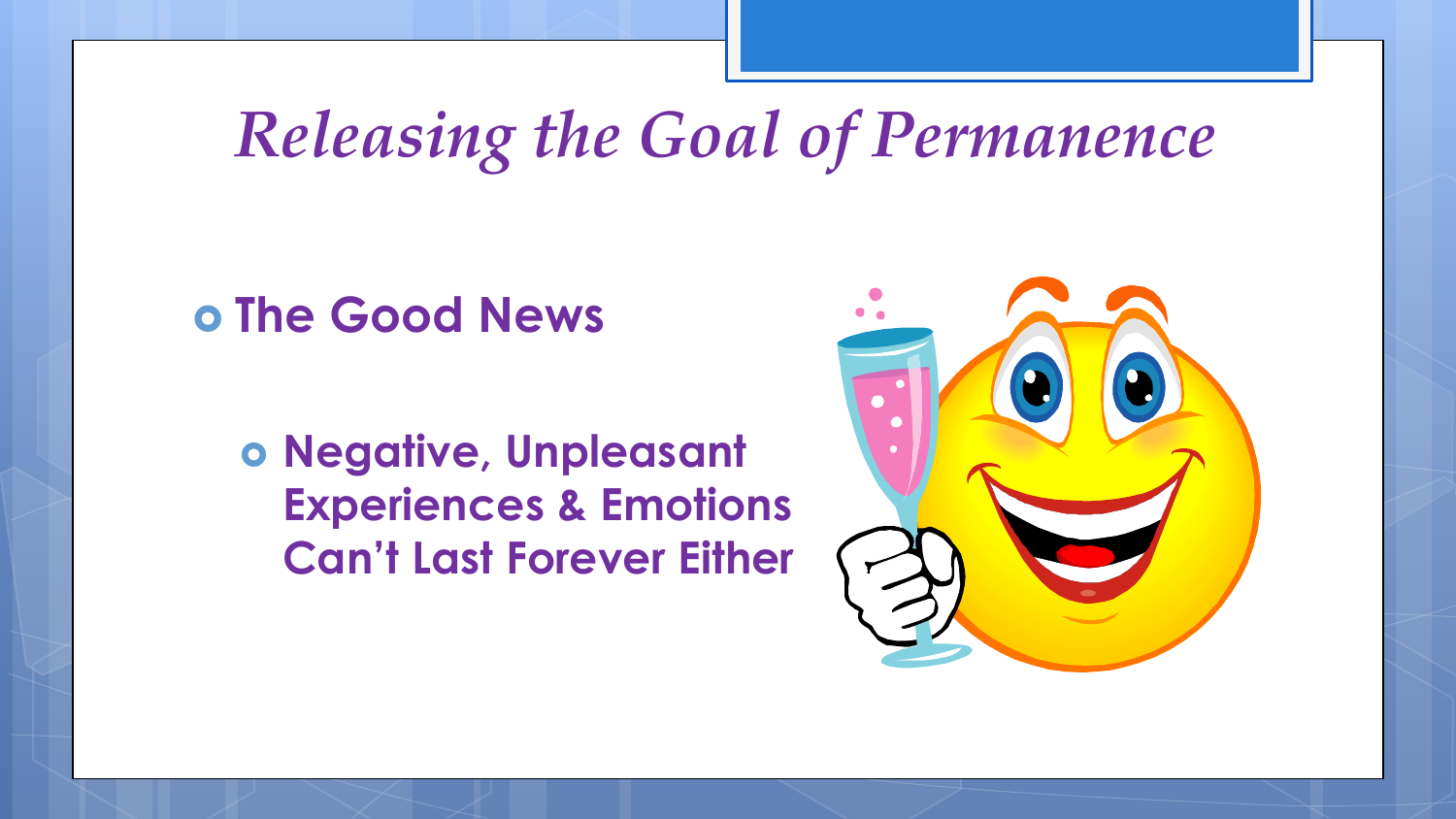#### *What's Unavoidable Is Unavoidable*

- **Change** • **Opposites**
- **Paradox**

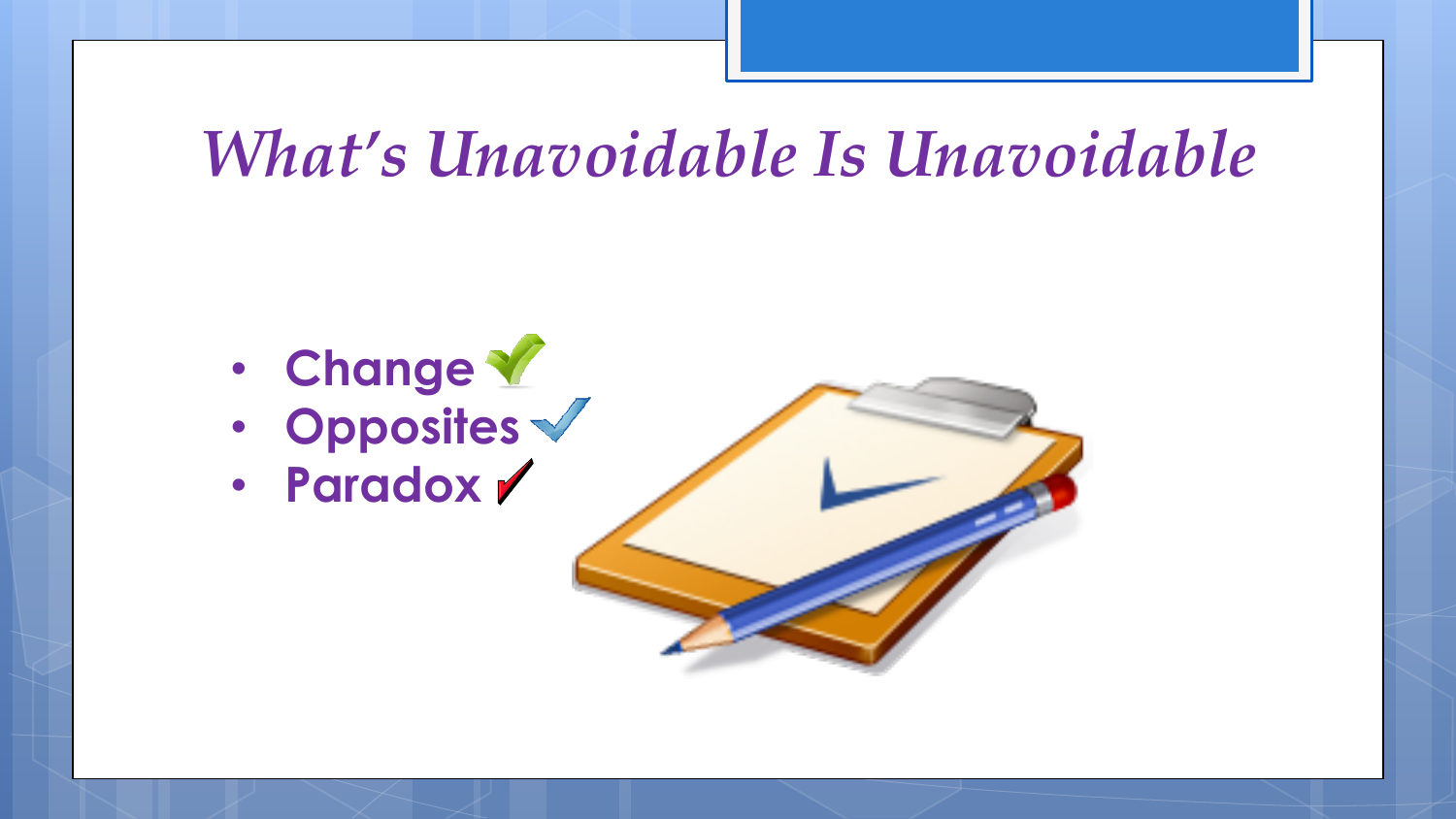### *So What's The Goal?*



- **Not Tolerance**
- **Not Resignation**

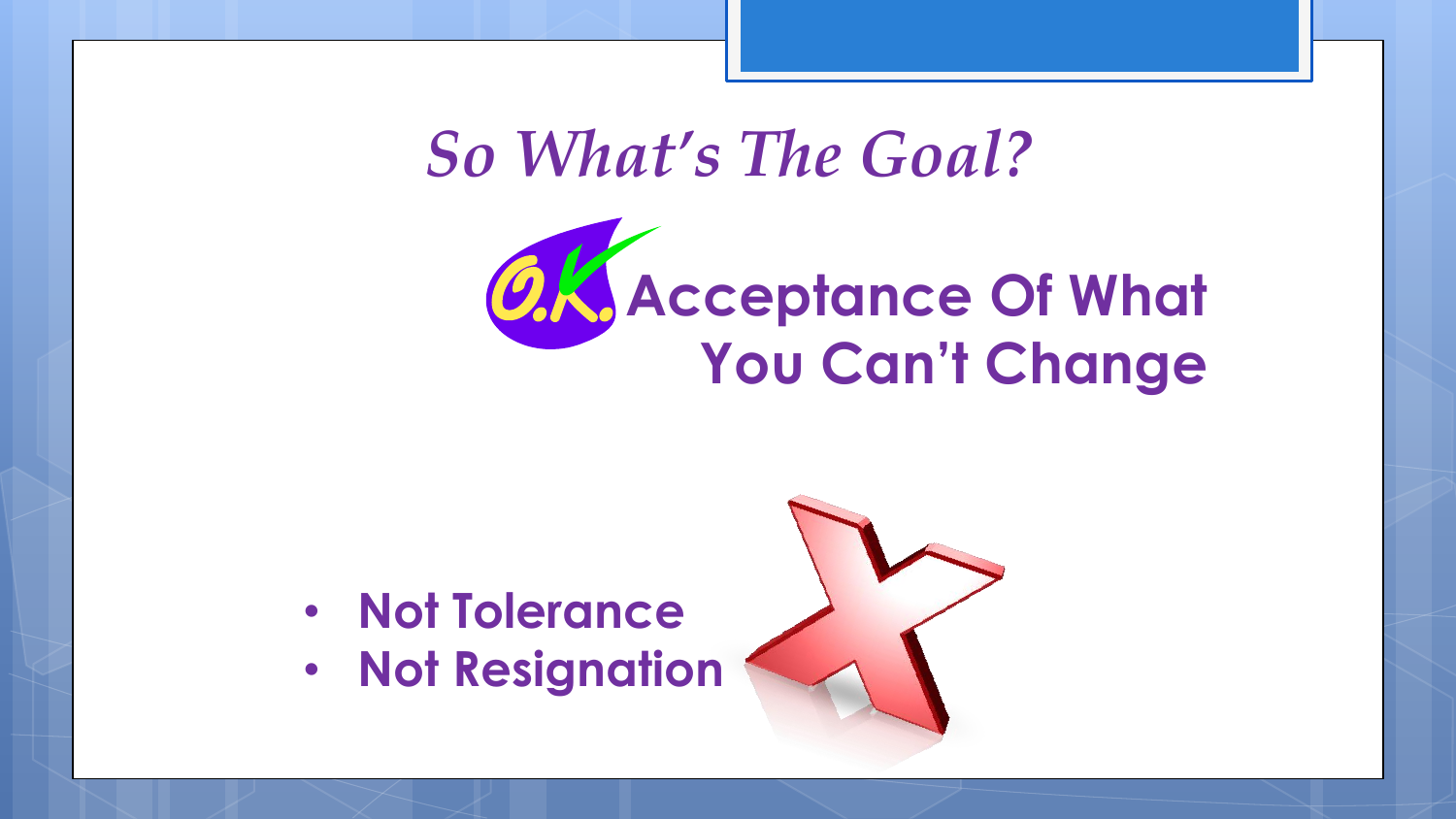### *Homework*

- **Name Something That Doesn't Change**
- **Is Life Easier If You Stop Trying To Create**

**Permanence?**

- **What's The Bad News About Permanent Change?**
- **What's The Good News?**
- **Are Resignation & Tolerance The Same As Acceptance?**